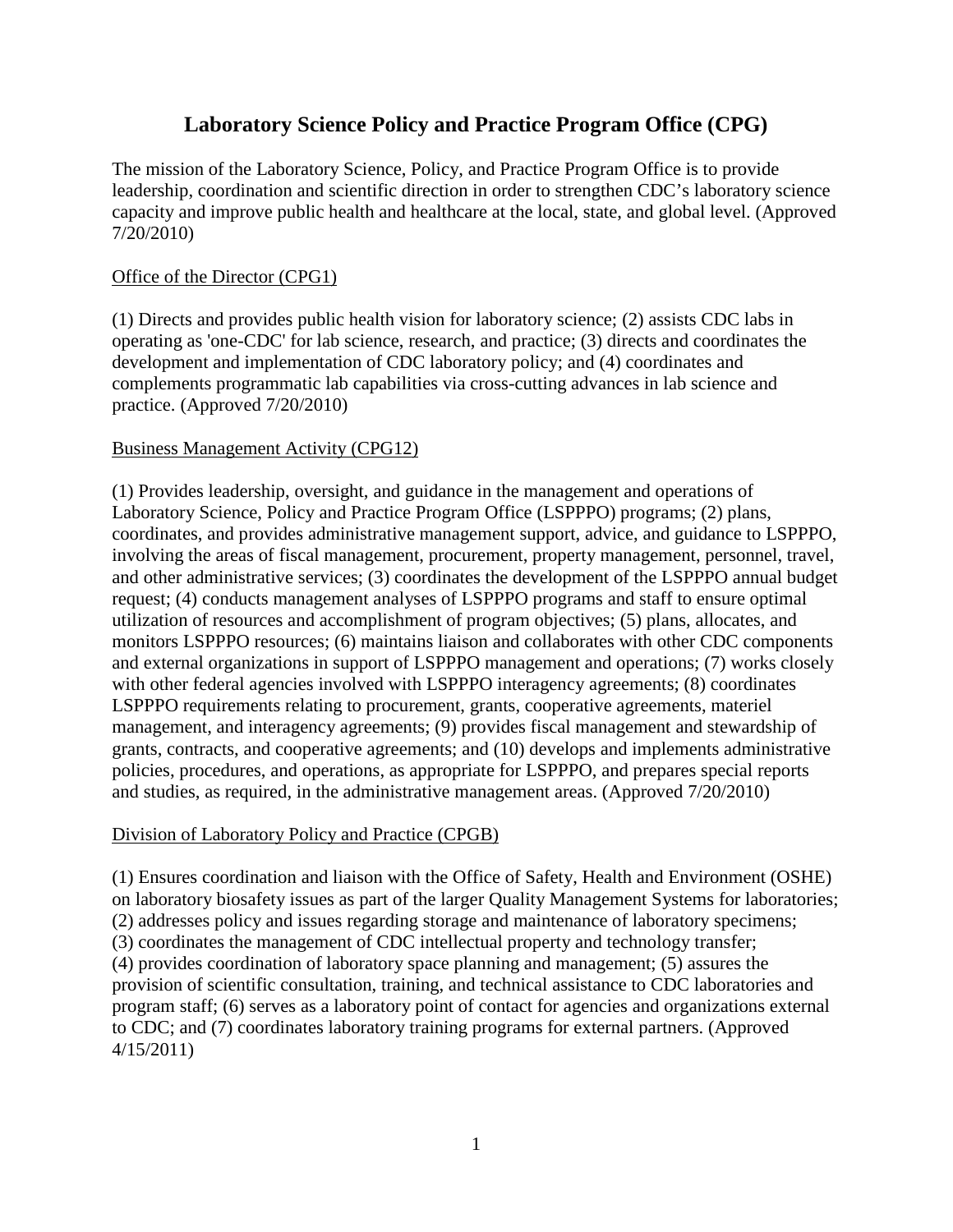### Office of the Director (CPGB1)

Plans, develops, coordinates, and manages policies and/or activities that assure CDC intellectual property transfer, scientific training and technical assistance, critical external laboratory partnerships and the provision of essential laboratory services. (Approved 7/20/2010)

### Technology Management Branch (CPGBB)

(1) Coordinates with OSHE and other federal partners on cross-cutting safety issues; (2) transfers and translates research findings, technologies, and information from CDC's laboratory and science into practice recommendations; (3) manages CDC's intellectual property (e.g., patents, trademarks, copyrights) and promotes the transfer of new technology from CDC research to the private sector to facilitate and enhance the development of diagnostic products, vaccines, and products to improve occupational safety; (4) provides assistance in the coordination and management of CDC laboratory space (planning, maintenance, etc.); (5) provides scientific consultation, training and technical assistance to CDC laboratories and program staff; (6) reviews and grants access to Select Agent laboratories for individuals when the properly approved paperwork is presented for processing; and (7) maintains compliance with the Select Agent rule (42 CFR Part 73) for Select Agents housed within the CDC. (Approved 4/15/2011)

## Laboratory Policy Branch (CPGBC)

(1) Develops, supports, and enhances agency laboratory policies to ensure a strong public health laboratory system; (2) provides technical support and coordination for the Association for Public Health Laboratory (APHL) projects and serve as project officer for APHL cooperative agreement; (3) provides technical support to laboratory stakeholders at local, state, federal, and global levels; (4) provides general oversight, consultation and management to CDC labs (e.g. overarching management issues, auditing, FDA compliance, quality system for research (for new products/diagnostics); (5) assists in policy development, and provide cross-agency documentation and technical support for the laboratory information systems used at CDC; and (6) serves as agency-wide quality manager for CLIA compliance and support. (Approved 7/28/2010)

# Laboratory Training Branch (CPGBD)

(1) Provides advanced laboratory training to maintain a competent, prepared, and sustainable national/global laboratory workforce; (2) analyzes, designs, develops, and implements effective needs-based training pertaining to public health laboratory methodology and technology; (3) evaluates the efficiency and effectiveness of public health laboratory education and training for state and local public health, clinical, military, CDC, and other federal agency laboratorians; and (4) evaluates the effectiveness and measures the outcomes of all training to ensure a high quality product for all end users. (Approved 03/10/2011)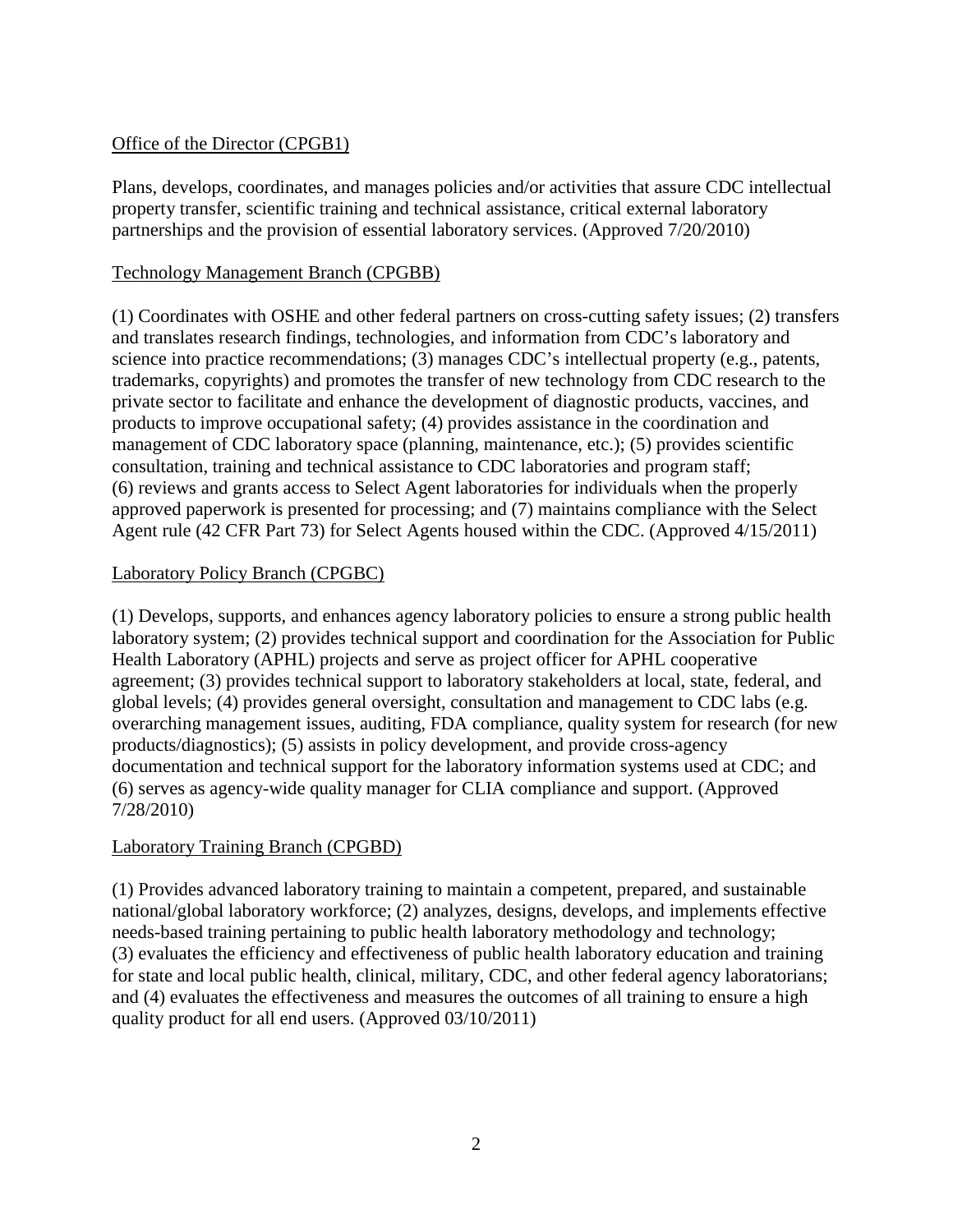### Division of Laboratory Science and Standards (CPGC)

(1) Leads and/or participates in the development of voluntary laboratory standards and guidelines; (2) manages the HHS Clinical Laboratory Improvement Amendments (CLIA) Committee which provides scientific and technical advice and guidance to the Secretary on laboratory practice issues; (3) develops federal quality standards for the nation's clinical laboratories; (4) collaborates with other CDC components, governmental agencies, private sector organizations and other outside groups on laboratory quality issues; and (5) provides a forum for exchange of general and timely information about laboratory practices. (Approved 7/20/2010)

#### Office of the Director (CPGC1)

Plans, directs and manages the division activities to improve health outcomes and assure patient safety by optimizing the quality of medical laboratory practices in the United States. (Approved 7/20/2010)

#### Laboratory Practice Standards Branch (CPGCB)

(1) Encourages the establishment and adoption of mandatory and voluntary standards for laboratory practice; (2) assists Centers for Medicare and Medicaid Services (CMS) in the implementation of the CLIA; (3) coordinates and conducts standards development, validation, and review activities that provide support to CMS in its development and revision of the CLIA standards and guidelines; (4) provides technical assistance to CMS in its review of laboratory accreditation programs, state laboratory licensure programs, and proficiency testing programs; (5) provides technical assistance to CMS in responding to inquiries, especially pertaining to issues relating to testing complexity, personnel, quality control/quality assessment, and proficiency testing; (6) evaluates the applicability of CLIA quality standards to new laboratory technology and methodologies and, when necessary, assists in the establishment of appropriate alternative quality assurance measures; (7) performs review of CMS's guidelines for CLIA program implementation and oversight; (8) provides scientific support for issues relative to the development and implementation of cytology standards; (9) assists in the development and review of voluntary laboratory performance standards and guidelines; (10) disseminates information about laboratory standards and practices; (11) provides materials, forums, briefings, and assistance to CDC and external organizations in the interpretation, understanding, and implementation of the CLIA regulations; and (12) collaborates with other components of CDC in carrying out the above functions. (Approved 7/28/2010)

### Laboratory Research and Evaluation Branch (CPGCC)

(1) Encourages the establishment and adoption of performance standards for laboratory practice; (2) develops, evaluates, and implements systems for measuring and assessing laboratory quality; (3) facilitates and conduct research and demonstration projects to support the scientific development of performance standards, evaluation systems, and regulatory standards, and assesses the efficacy of established standards; (4) develops, promotes, implements, and evaluates intervention strategies to correct general performance deficiencies in health laboratory systems and worker competencies; (5) provides a forum for exchange of information about laboratory